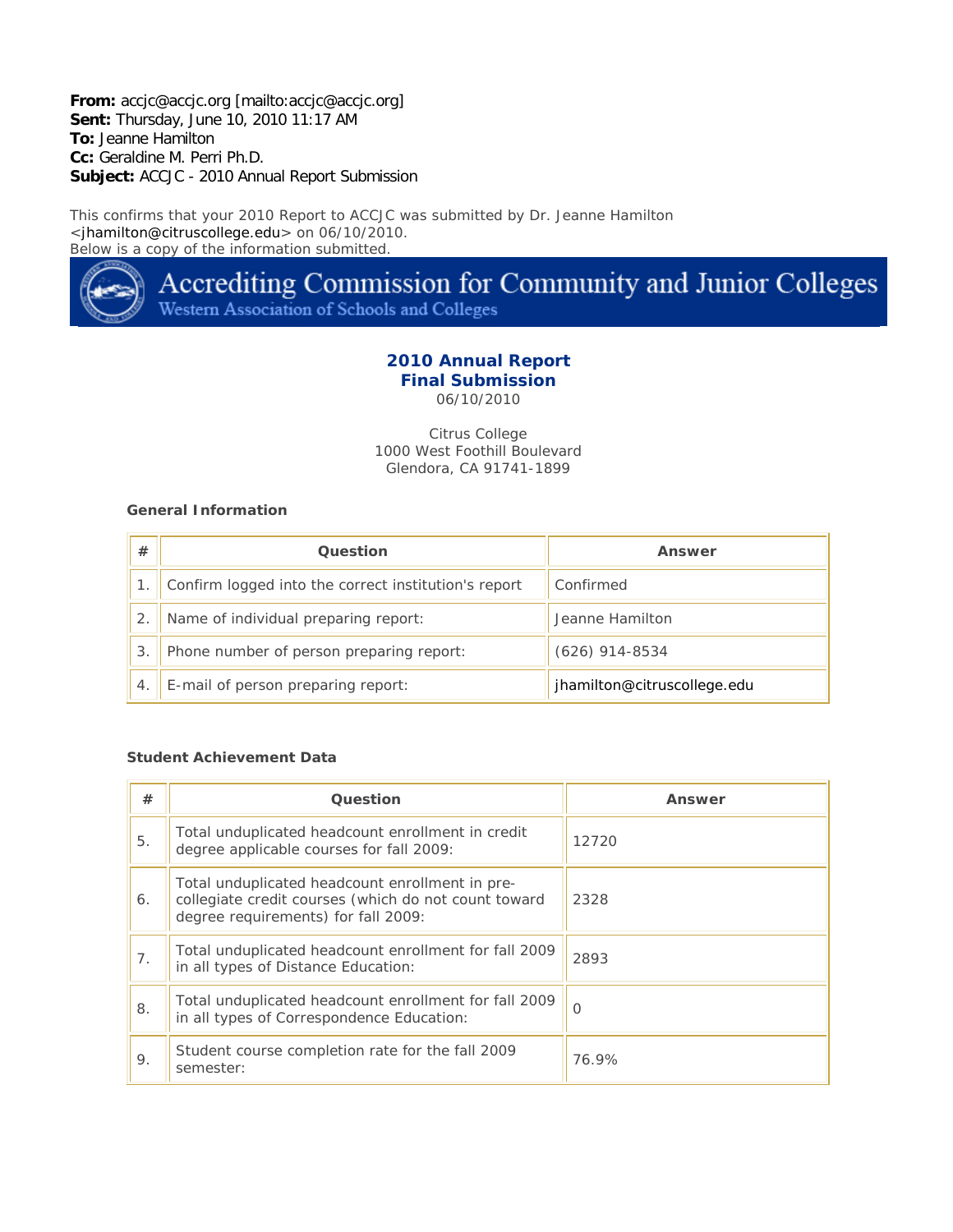| 10. | Percent of students retained from fall 2008 to fall<br>2009 semesters:                                                                          | 44.4%                                                                                                                                                                                                                                             |
|-----|-------------------------------------------------------------------------------------------------------------------------------------------------|---------------------------------------------------------------------------------------------------------------------------------------------------------------------------------------------------------------------------------------------------|
| 11. | Number of students who completed degree<br>requirements in the 2008-09 academic year:                                                           | 951                                                                                                                                                                                                                                               |
| 12. | Number of students who completed certificate<br>requirements in the 2008-09 academic year:                                                      | 497                                                                                                                                                                                                                                               |
| 13. | Number of students who transferred to a 4-year<br>colleges/universities in the 2008-09 academic year:                                           | 1005                                                                                                                                                                                                                                              |
| 14. | Licensure exam pass rate (PR) for each career/tech<br>program in the 2008-09 academic year. Identify type<br>of exam (state/national) for each: | Cosmetology Written: 92.2%<br>Cosmetology Practical: 88.9%<br>Esthetician Written: 78.4%<br>Esthetician Practical: 100%<br>CNA Written: 100%<br><b>CNA Skills: 100%</b><br>Dental: 89%<br>LVN: 86%<br>EMT Cognitive: 84%<br>EMT Psychomotor: 100% |
| 15. | Job placement rate for each career/tech program for<br>the 2008-09 academic year. List the rate for each<br>program:                            | N/A                                                                                                                                                                                                                                               |

# **Student Learning Outcomes and Assessment**

| #   | Question                                                                                             | Answer |
|-----|------------------------------------------------------------------------------------------------------|--------|
| 16. | Percent of all college courses with defined Student<br>Learning Outcomes:                            | 92%    |
| 17. | Percent of all college courses with on-going<br>assessment of learning outcomes:                     | 92%    |
| 18. | Percent of all college programs with defined Student<br>Learning Outcomes:                           | 88%    |
| 19. | Percent of all college programs with on-going<br>assessment of learning outcomes:                    | 55%    |
| 20. | Percent of student and learning support activities<br>with defined Student Learning Outcomes:        | 89%    |
| 21. | Percent of student learning and support activities<br>with on-going assessment of learning outcomes: | 67%    |
| 22. | Has the institution defined institutional Student<br>Learning Outcomes:                              | Yes    |
| 23. | Percent of institutional outcomes with on-going<br>assessment of learning outcomes:                  | 33%    |